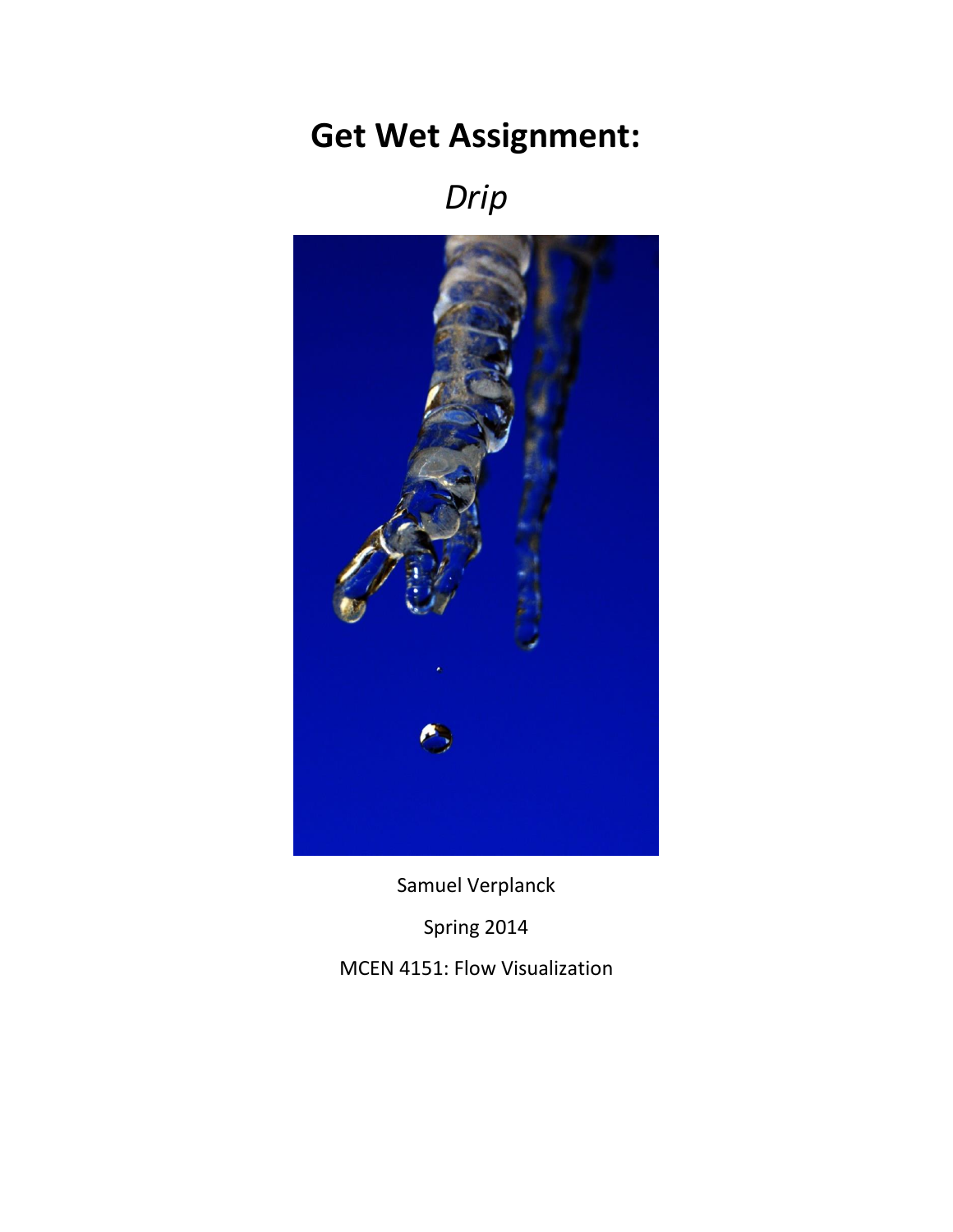The image *Drip* was produced by Samuel Verplanck for the course Flow Visualization at the University of Colorado. The purpose of this course is to explore art and science of fluid flow. This assignment was the first assignment of the Spring 2014 semester and the purpose was to have students "get their feet wet" with taking images of fluid flow.

*Drip* was taken on the February 2, 2014 around 11 AM. The temperature was 20° F in Boulder, CO (courtesy of weatherspark.com), and the icicle was located on the south side of a house. Due to a clear day, the solar radiation and a warm house caused water to melt off the roof and rapidly drip down the icicle. The icicle was located at the base of a gutter. The picture was taken at such an angle that the background was only blue sky.

The following camera settings were used to produce *Drip*:

Camera: Nikon D40 ISO: 200 F-stop: 5.6 Exposure time: 1/1600 sec Flash: no flash Focus: Manual

The icicle had formed over the past few days of freezing temperatures and snow. An icicle like this one forms when a warm house and solar radiation cause snow on the roof to melt. This melted snow ran down the roof and dripped off a gutter full of leaves. Once the drip has left the warm roof it is in contact with a freezing air temperature and freezes to the gutter. As more water drips down the roof, the icicle continues to grow. Since the air temperature was below freezing, the icicle was likely in a stage of growth.

Notice the ridges on the icicle. These ridges have roughly the same wavelength, no matter the size of icicle<sup>1</sup>. Experts are uncertain of why these ridges happen but recent research shows that small concentrations of salt are necessary to produce the waves. When icicle experiments are run with heavily distilled water, the ripples do not form. *Drip* clearly shows ripples so there are certainly impurities in the water.

A valuable calculation can be the mass of the larger droplet. Assuming the droplet is a sphere with a radius of .25 cm (.0025 m) the mass is calculated below.

$$
m = \rho V = \rho \frac{4\pi r^3}{3} = \left(9999 \frac{kg}{m^3}\right) * \frac{4\pi (0.0025 \, m)^3}{3} = 6.5 * 10^{-4} \, kg
$$

Note, the density  $(\rho)$  of water is 9999 kg/m<sup>3</sup> and the volume is denoted by *V*.

The velocity (*u*) can be calculated based on an estimation of the distance (*d*) fallen of 3 cm (.03 m) and acceleration due to gravity, *g*, of 9.8 m/s.